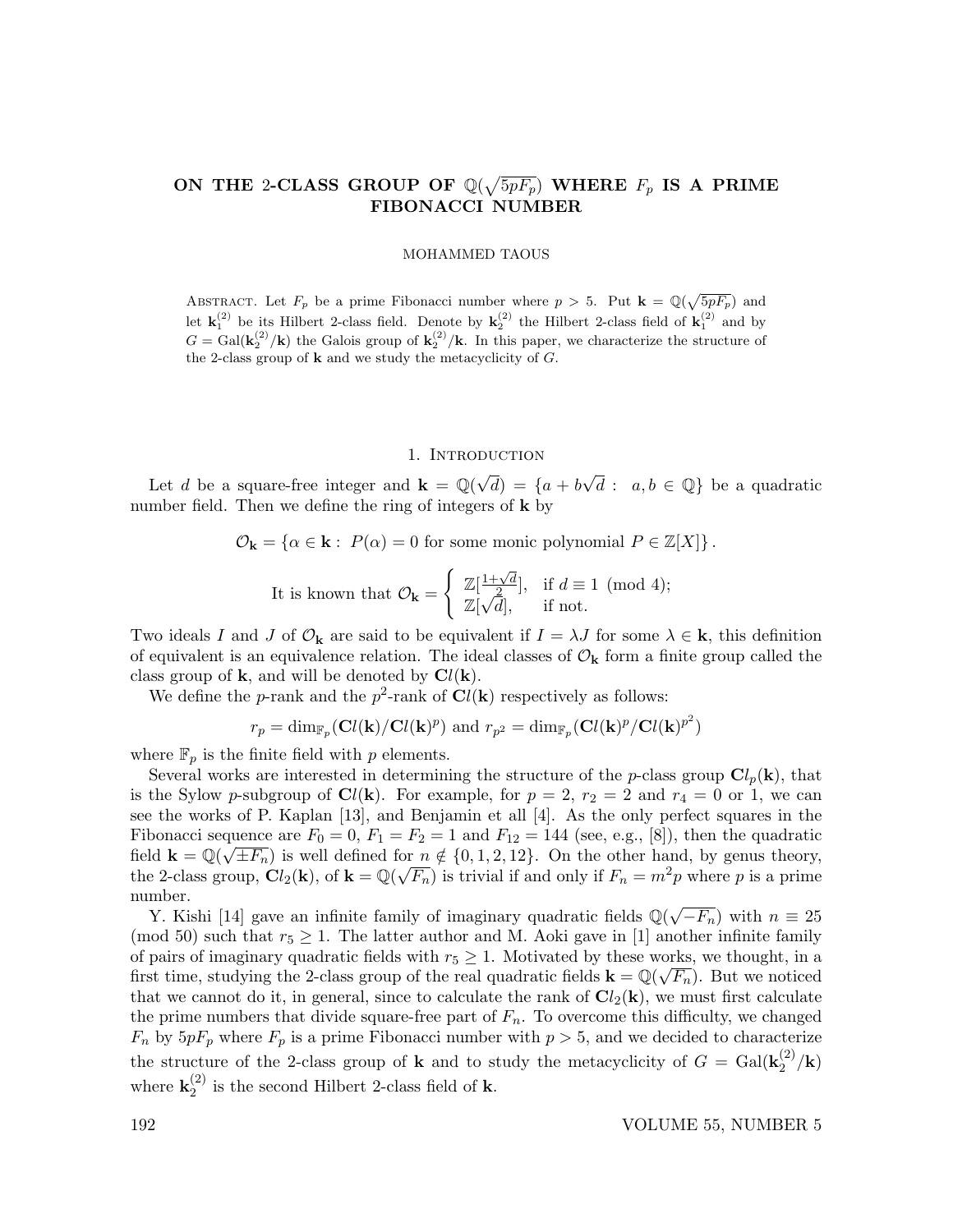#### THE 2-CLASS GROUP OF  $\mathbb{Q}(\sqrt{2})$  $\overline{5PF_P})$  where  $F_P$  is a prime fibonacci number

#### 2. Some consequences of the Binet's formula

The Fibonacci numbers  $F_n$  may be defined by the recurrence relation  $F_n = F_{n-1} + F_{n-2}$  for  $n \geq 2$  with  $F_0 = 0$  and  $F_1 = 1$ . In 1843, the French mathematician Jacques Philippe Marie Binet (1786- 1856) discovered that

$$
F_n = \frac{1}{\sqrt{5}} \left[ \left( \frac{1+\sqrt{5}}{2} \right)^n - \left( \frac{1-\sqrt{5}}{2} \right)^n \right]. \tag{2.1}
$$

This expression of  $F_n$  is called *Binet's formula*. Using this formula, we can show the well-known identities [12]:

$$
2^{2n-1}F_{2n} = \sum_{k=0}^{n-1} 5^k C_{2n}^{2k+1} \text{ and } 4^n F_{2n+1} = \sum_{k=0}^{n} 5^k C_{2n+1}^{2k+1}.
$$
 (2.2)

$$
F_{2n+1} = F_{n+1}^2 + F_n^2. \tag{2.3}
$$

From which we deduce that all the odd divisors of  $F_{2n+1}$  are of the form  $4t + 1$ .

Recall also that the Lucas numbers are the sequence of integers  $(L_n)_{n\in\mathbb{N}}$  defined by the linear recurrence equation  $L_n = L_{n-1} + L_{n-2}$  for  $n \ge 2$  with  $L_1 = 1$  and  $L_2 = 3$ .

Theorem 2.1 (Legendre, Lagrange). Let p be an odd prime integer. Then the Fibonacci number  $F_p$  and the Lucas number  $L_p$  have the following properties:

$$
F_{p\pm 1} \equiv \frac{1 \pm \left(\frac{p}{5}\right)}{2} \pmod{p}, F_p \equiv \left(\frac{p}{5}\right) \pmod{p} \text{ and } L_p \equiv 1 \pmod{p}.
$$

Those extraordinary sequences have so many other properties (see, e.g., [20, 12]). We can, for example, cite the following identities:

$$
F_{2n} = F_n L_n. \tag{2.4}
$$

$$
L_n^2 - 5F_n^2 = 4(-1)^n. \tag{2.5}
$$

$$
5F_{2n} = 2L_{2n+1} - L_n^2 + 2(-1)^n.
$$
\n(2.6)

**Corollary 2.2.** Let p be a prime  $> 5$ , and denote by  $\left(\frac{1}{x}\right)$  $\frac{1}{p}$  the Legendre symbol. Then the Fibonacci number  $F_p$  has the following properties:

(1) If 
$$
p \equiv 1 \pmod{4}
$$
, then  $\left(\frac{F_p}{p}\right) = 1$  and  $\left(\frac{p}{5}\right) = \left(\frac{F_p}{5}\right)$ .  
(2) If  $p \equiv 3 \pmod{4}$ , then  $\left(\frac{F_p}{p}\right) = \left(\frac{p}{5}\right) = \left(\frac{F_p}{5}\right)$ .

**Proposition 2.3** ([15]). Let  $p = a^2 + b^2$  be an odd prime, and suppose a odd. Then

$$
\left(\frac{a}{p}\right) = 1, \left(\frac{b}{p}\right) = \left(\frac{2}{p}\right) \text{ and } \left(\frac{a+b}{p}\right) = \left(\frac{2}{a+b}\right).
$$

## 3. Preliminary

In what follows, we adopt the following notations: if  $\left(\frac{a}{n}\right)$  $\left(\frac{a}{p}\right) = 1$  and  $p \equiv 1 \pmod{4}$ , then  $\int_{a}$  $\frac{a}{p}$ 4 will denote the rational biquadratic symbol which is equal to 1 or −1, according as  $a^{\frac{p-1}{4}} \equiv 1$  or  $-1 \pmod{p}$ , in particular  $\left(\frac{2}{p}\right)$  $\left(\frac{2}{p}\right)$  $_4 = (-1)^{\frac{p-1}{4}}.$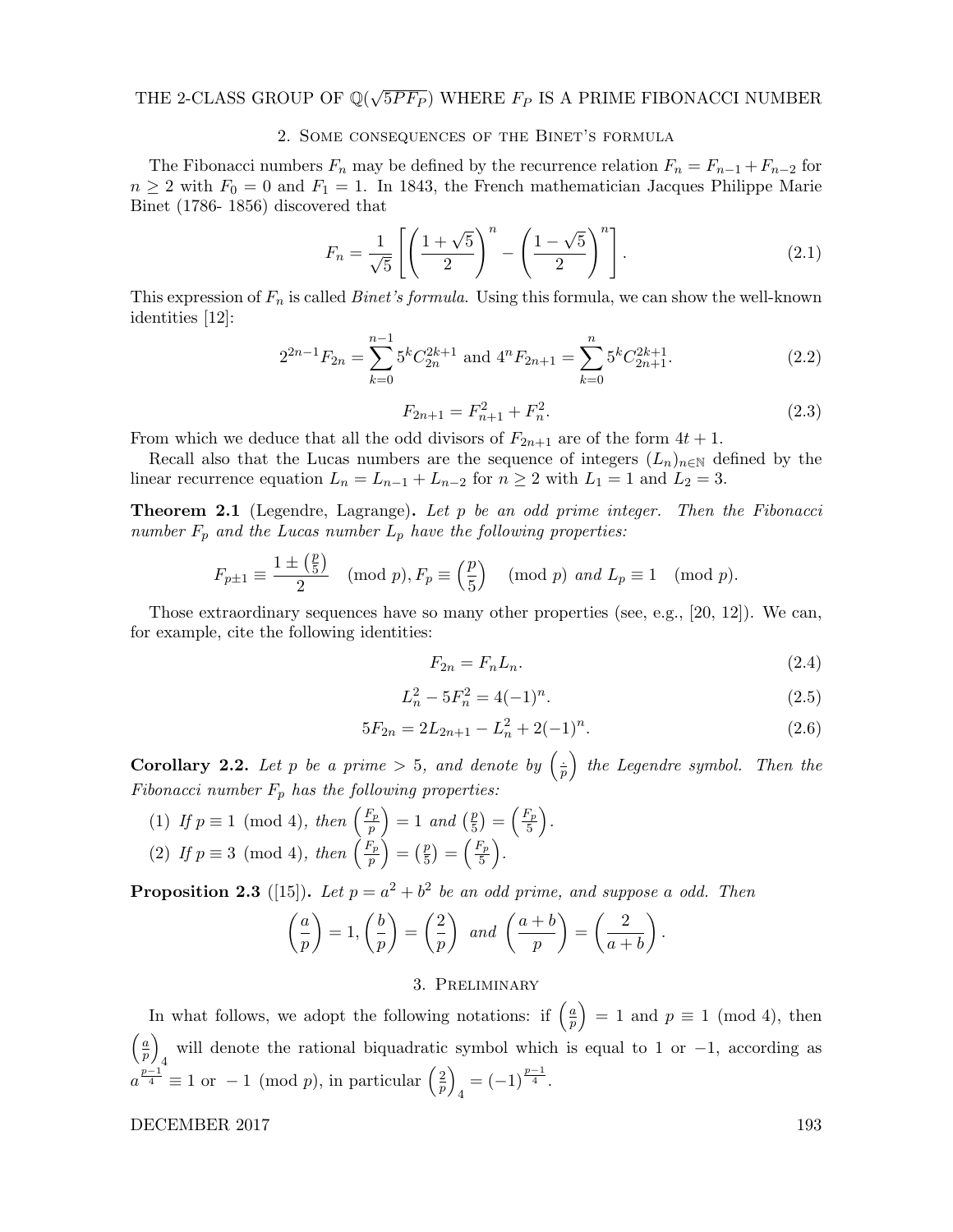**Lemma 3.1** ([17]). If  $p > 5$  is a prime such that  $p \equiv 1 \pmod{4}$ , then  $F_{\frac{p-(\frac{p}{5})}{2}}$  $\equiv 0 \pmod{p}$ and  $\left(\frac{F_{p+(\frac{p}{2})}}{p}\right)$  $\setminus$  $=\left(\frac{p}{5}\right)$  $\frac{p}{5}$  $\frac{p-1}{4}$ .

Proof. From the first equality of Theorem 2.1, we conclude that

$$
F_{p-\left(\frac{p}{5}\right)} \equiv 0 \pmod{p} \text{ and } F_{p+\left(\frac{p}{5}\right)} \equiv 1 \pmod{p}. \tag{3.1}
$$

According to Formula (2.4), we have

$$
F_{p-\left(\frac{p}{5}\right)}\equiv F_{\frac{p-\left(\frac{p}{5}\right)}{2}}L_{\frac{p-\left(\frac{p}{5}\right)}{2}}\equiv 0\pmod{p}.
$$

We now show that p never divides  $L_{\frac{p-(\frac{p}{5})}{5}}$ .

If  $\left(\frac{p}{5}\right) = -1$ , then Formula (2.5) implies  $\binom{p}{5} = -1$ , then Formula (2.5) implies that  $L_{\frac{p+1}{2}}^2 - 5F_{\frac{p+1}{2}}^2 \equiv 4(-1)^{\frac{p+1}{2}} \pmod{p}$ . If p divides  $L_{\frac{p-(\frac{p}{5})}{5}}$ , then, since  $p \equiv 1 \pmod{4}$ ,  $(\frac{p}{5})$ If  $\left(\frac{\stackrel{2}{p}}{5}\right)$  $\left(\frac{p}{p}\right) = \left(\frac{5}{p}\right)$  $\left(\frac{5}{p}\right) = \left(\frac{4}{p}\right)$  $\left(\frac{4}{p}\right) = 1$ . This is absurd.  $(\frac{p}{5}) = 1$ , then by replacing, in (2.6), 2n by p – 1, we get  $5F_{p-1} = 2L_p - L_{p-1}^2 + 2$ . According

to the third equality of Theorem 2.1 and to the first equality of (3.1), we have  $L_{\frac{p-1}{2}}^2 \equiv 4$ (mod *p*), i.e., *p* never divides  $L_{\frac{p-(\frac{p}{2})}{2}}$ . Then  $F_{\frac{p-(\frac{p}{2})}{2}}$  $\equiv 0 \pmod{p}.$ 

Finally, from the second equality of Theorem 2.1 and 
$$
(2.3)
$$
, we can see that

$$
F_p = F_{\frac{p + (\frac{5}{p})}{2}}^2 + F_{\frac{p - (\frac{5}{p})}{2}}^2 \equiv F_{\frac{p + (\frac{5}{p})}{2}}^2 \pmod{p}
$$

$$
\equiv \left(\frac{5}{p}\right) \equiv \left(5^{\frac{p-1}{4}}\right)^2 \pmod{p}.
$$

As *p* is prime, so  $F_{\frac{p+\left(\frac{5}{p}\right)}{2}}$  $\equiv \pm \left(5^{\frac{p-1}{4}}\right) \pmod{p}$ . This gives that  $\left(\frac{F_{p+\left(\frac{p}{2}\right)}}{p}\right)$  $\setminus$  $=\left(\frac{p}{5}\right)$  $\frac{p}{5}$ ) $\frac{p-1}{4}$  $\Box$ 

**Theorem 3.2** (Burde, [7]). Let m,  $n \in \mathbb{N}$  be odd such that  $m = a^2 + b^2$  and  $n = c^2 + d^2$ , where a, b, c,  $d \in \mathbb{N}$ ,  $2 \nmid ac$ , and  $(a, b) = (c, d) = (m, n) = 1$ . Suppose that  $\left(\frac{m}{n}\right) = \left(\frac{n}{m}\right)$  $\frac{n}{m}$ ) = 1. Then

$$
\left(\frac{m}{n}\right)_4 \left(\frac{n}{m}\right)_4 = \left(\frac{ac+bd}{n}\right) = \left(\frac{ac+bd}{m}\right).
$$

**Proposition 3.3.** Let  $F_p$  be a Fibonacci number with prime index  $p \equiv 1 \pmod{4}$ . Then we have

$$
\left(\frac{F_p}{p}\right)_4 \left(\frac{p}{F_p}\right)_4 = \begin{cases} 1, & \text{if } p \equiv 1 \pmod{3}; \\ \left(\frac{2}{p}\right), & \text{if } not. \end{cases}
$$

*Proof.* Let  $p = a^2 + b^2$  be an odd prime, and suppose that a is odd and put  $\left(\frac{p}{3}\right)$  $(\frac{p}{3}) = (-1)^i$ . It is easy to see that  $p \equiv \left(\frac{p}{3}\right)$  $\frac{p}{3}$  (mod 6), this implies that  $\frac{p+\left(\frac{p}{3}\right)}{2}$  $\frac{\binom{3}{2}}{2}$  is not divisible by 3, so  $F_{\frac{p+\binom{p}{3}}{2}}$ is

194 VOLUME 55, NUMBER 5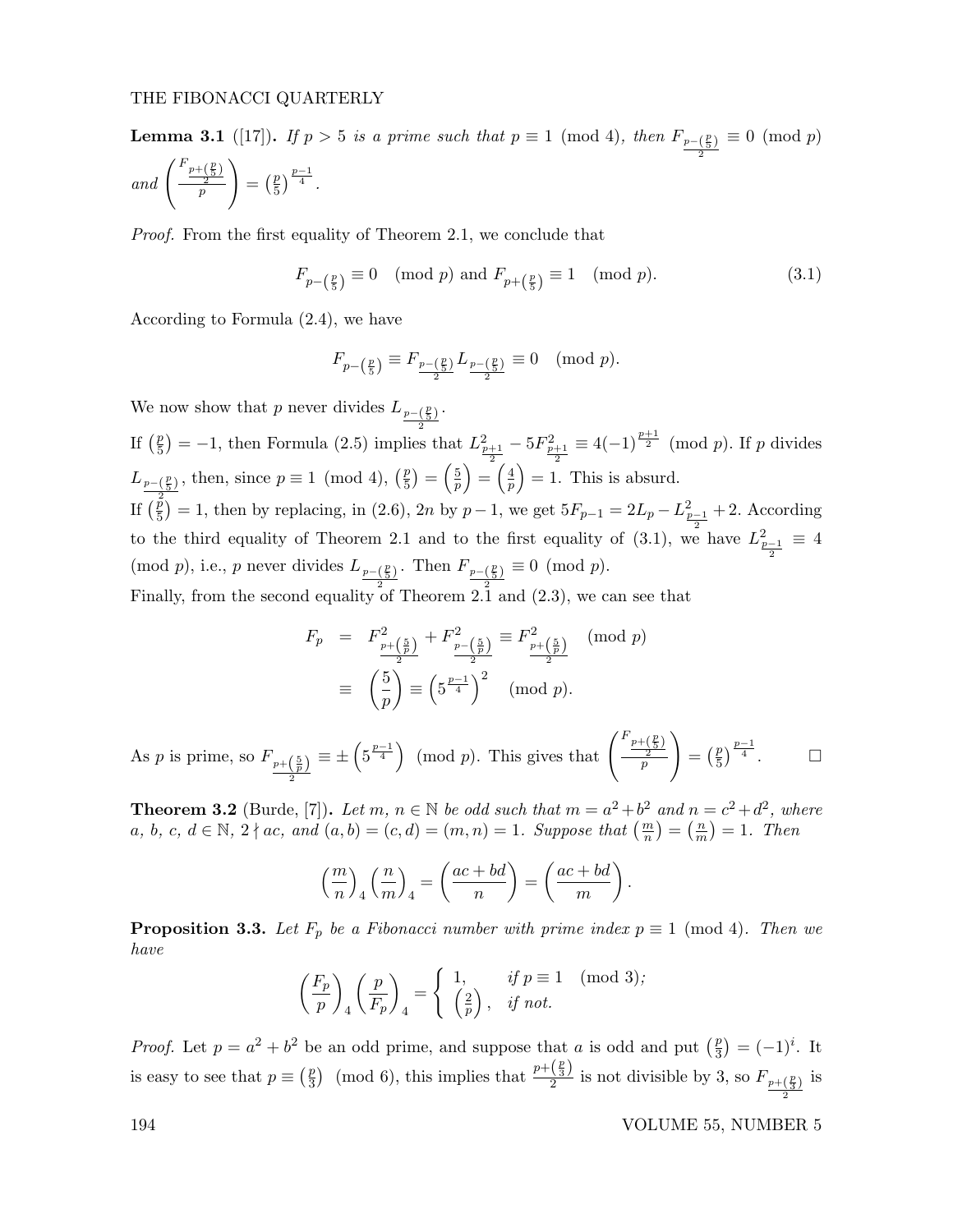THE 2-CLASS GROUP OF  $\mathbb{Q}(\sqrt{2})$  $\overline{5PF_P})$  where  $F_P$  is a prime fibonacci number odd. Since  $F_p = F_{\frac{p + (\frac{p}{3})}{2}}^2$ +  $F^2_{\frac{p-(\frac{p}{3})}{2}}$ , then the previous theorem gives that

$$
\left(\frac{F_p}{p}\right)_4 \left(\frac{p}{F_p}\right)_4 = \left(\frac{aF_{\frac{p+\binom{p}{3}}{2}} + bF_{\frac{p-\binom{p}{3}}{2}}}{p}\right)
$$
\n
$$
= \begin{cases}\n\left(\frac{a}{p}\right) \left(\frac{F_{\frac{p+\binom{p}{3}}{2}}}{p}\right), & \text{if } \left(\frac{p}{3}\right) = \binom{p}{5}; \\
\left(\frac{b}{p}\right) \left(\frac{F_{\frac{p-\binom{p}{3}}{2}}}{p}\right), & \text{if } \left(\frac{p}{3}\right) = -\binom{p}{5}. \\
\left((-1)^i\right)^{\frac{p-1}{4}}, & \text{if } \left(\frac{p}{3}\right) = \binom{p}{5}; \\
\left(\frac{2}{p}\right) \left(-(-1)^i\right)^{\frac{p-1}{4}}, & \text{if } \left(\frac{p}{3}\right) = -\binom{p}{5}. \\
\left(\frac{2}{p}\right)^i.\n\end{cases}
$$
\n
$$
(Proposition 2.3)
$$

 $\Box$ 

To show the following results, it suffices to use Formula (2.2) modulo 5.

**Lemma 3.4.** Let  $F_p$  be a Fibonacci number with prime index  $p \equiv 1 \pmod{4}$ . Then

(1) 
$$
F_p \equiv p \pmod{5}
$$
.  
\n(2)  $F_{\frac{p-1}{2}} \equiv \left(\frac{2}{p}\right)(p-1) \pmod{5}$ .  
\n(3)  $F_{\frac{p+1}{2}} \equiv 3\left(\frac{2}{p}\right)(p+1) \pmod{5}$ .  
\n(4) If  $\left(\frac{p}{5}\right) = 1$ , then  $\left(\frac{F_p}{5}\right)_4 = \left(\frac{p}{5}\right)_4$ .

**Corollary 3.5.** Let  $F_p$  be a Fibonacci number with prime index  $p \equiv 1 \pmod{4}$ . If  $\left(\frac{p}{5}\right)$  $(\frac{p}{5}) = 1,$ then  $\left(\frac{F_p}{5}\right)$  $\frac{F_p}{5}\right)$ 4  $\frac{5}{2}$  $\frac{5}{F_p}$  $\frac{p}{4} = \left(\frac{p}{3}\right)$  $\frac{p}{3}$ .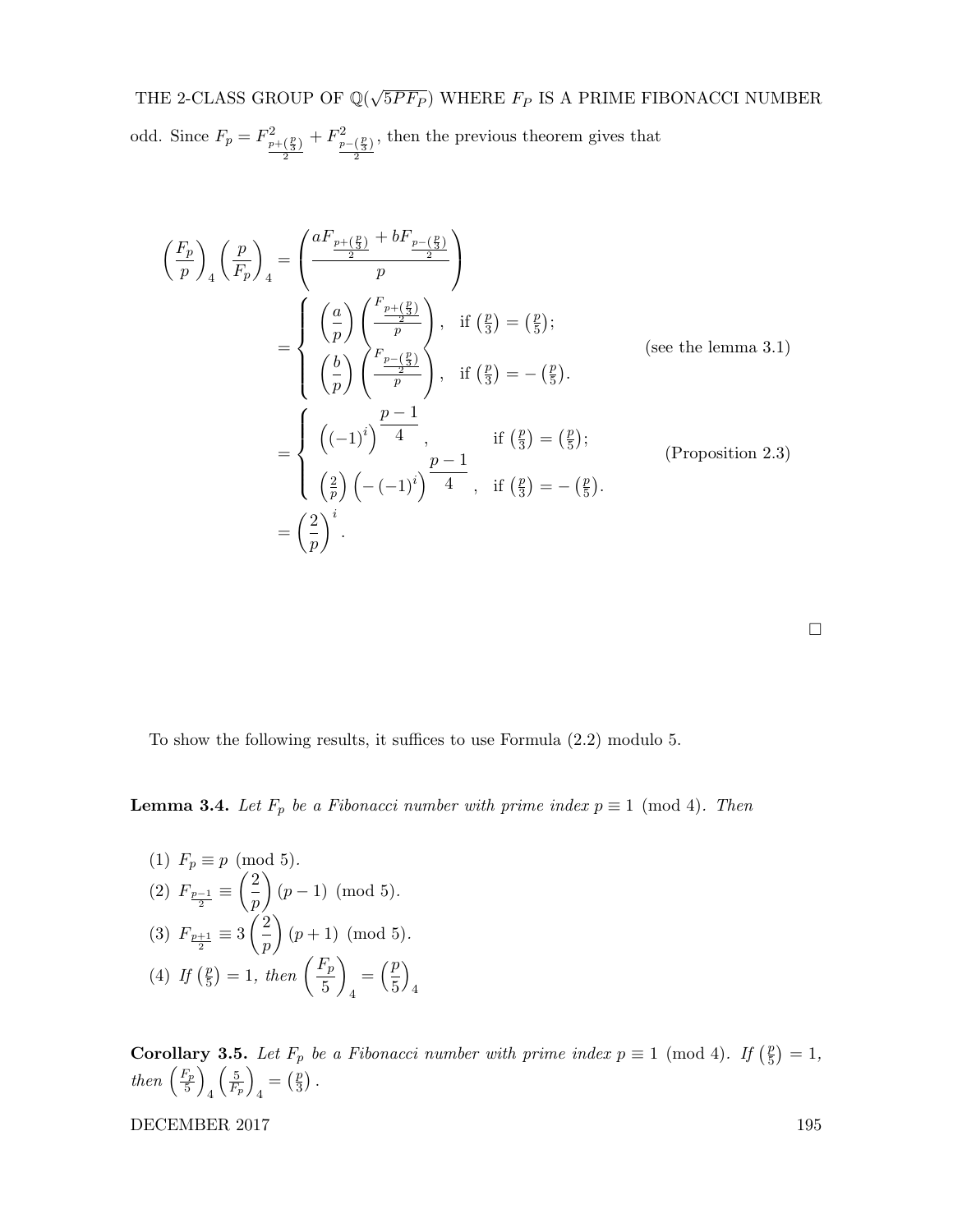*Proof.* Since  $5 = 1^2 + 2^2$ ,  $F_{\frac{p + (\frac{p}{3})}{2}}$ is odd and  $F_p = F_{\frac{p + (\frac{p}{3})}{2}}^2$  $+F^2_{\frac{p-(\frac{p}{3})}{2}}$ , then Theorem 3.2 implies that

$$
\left(\frac{F_p}{5}\right)_4 \left(\frac{5}{F_p}\right)_4 = \left(\frac{F_{\frac{p+\left(\frac{p}{3}\right)}{2}} + 2F_{\frac{p-\left(\frac{p}{3}\right)}{2}}}{5}\right)
$$
\n
$$
= \left\{\begin{array}{c}\left(\frac{3\left(\frac{2}{p}\right)(p+1) + 2\left(\frac{2}{p}\right)(p-1)}{5}\right), & \text{if } \left(\frac{p}{3}\right) = 1; \\
\left(\frac{\left(\frac{2}{p}\right)(p-1) + 6\left(\frac{2}{p}\right)(p+1)}{5}\right), & \text{if } \left(\frac{p}{3}\right) = -1.\n\end{array}\right.
$$
\n
$$
= \left\{\begin{array}{c}\left(\frac{1}{5}\right) = 1, & \text{if } \left(\frac{p}{3}\right) = 1; \\
\left(\frac{2}{5}\right) = -1, & \text{if } \left(\frac{p}{3}\right) = -1.\n\end{array}\right.
$$
\n
$$
= \left(\frac{p}{3}\right).
$$

 $\Box$ 

## 4. Main results

Let  ${\bf k}$  be an algebraic number field and let  ${\bf C}l_2({\bf k})$  denote its 2-class group. Denote by  ${\bf k}_2^{(1)}$  $_2^{(1)}$  the Hilbert 2-class field of **k** and by  $\mathbf{k}_2^{(2)}$  $\binom{2}{2}$  its second Hilbert 2-class field. Put  $G = \text{Gal}(\mathbf{k}_2^{(2)})$  $\binom{2}{2}$ **k**) and denote by G' its derived group; then it is well known, by class field theory, that  $G/G' \simeq Cl_2(\mathbf{k})$ .  $\setminus$ 

For any prime l,  $\mathfrak{l}_k$  will denote a prime ideal of **k** lies above l. We also denote by  $\left(\frac{x,y}{\mathfrak{l}}\right)$ lk

 $(\text{resp. } \left(\frac{x}{\epsilon}\right)$  $\mathfrak{l}_{\mathbf{k}}$ ) the Hilbert symbol (resp. the quadratic residue symbol) for the prime  $\mathfrak{l}_k$  applied to  $(x, y)$  (resp. x). Recall that a 2-group H is said to be of type  $(2^{n_1}, 2^{n_1}, ..., 2^{n_s})$  if it is isomorphic to  $\mathbb{Z}/2^{n_1}\mathbb{Z} \times \mathbb{Z}/2^{n_2}\mathbb{Z} \times \ldots \mathbb{Z}/2^{n_s}\mathbb{Z}$ , where  $n_i \in \mathbb{N}^*$ .

If  $\mathbf{k} = \mathbb{Q}(\sqrt{5pF_p})$  such that  $F_p$  is a prime Fibonacci number where  $p > 5$ , then, by genus theory,  $rank(\mathbf{Cl}_2(\mathbf{k})) = 2$ . Thus  $\mathbf{Cl}_2(\mathbf{k})$  is of type  $(2^n, 2^m)$  with  $n, m \in \mathbb{N}^*$ . Hence group theory implies that  $Cl_2(k)$  admits three normal subgroups of index 2, denote them by  $H_i$ ,  $i \in \{1, 2, 3\}$ . The following diagram illustrates the situation :



On the other hand, by class field theory, each subgroup  $H_i$  of  $\mathbf{C}l_2(\mathbf{k})$  is associated to a unique unramified extension  $F_i$  within  $\mathbf{k}_2^{(1)}$  $Z_2^{(1)}$  such that  $H_i/H'_i \simeq \mathbf{C}l_2(F_i)$ . The situation is represented

196 VOLUME 55, NUMBER 5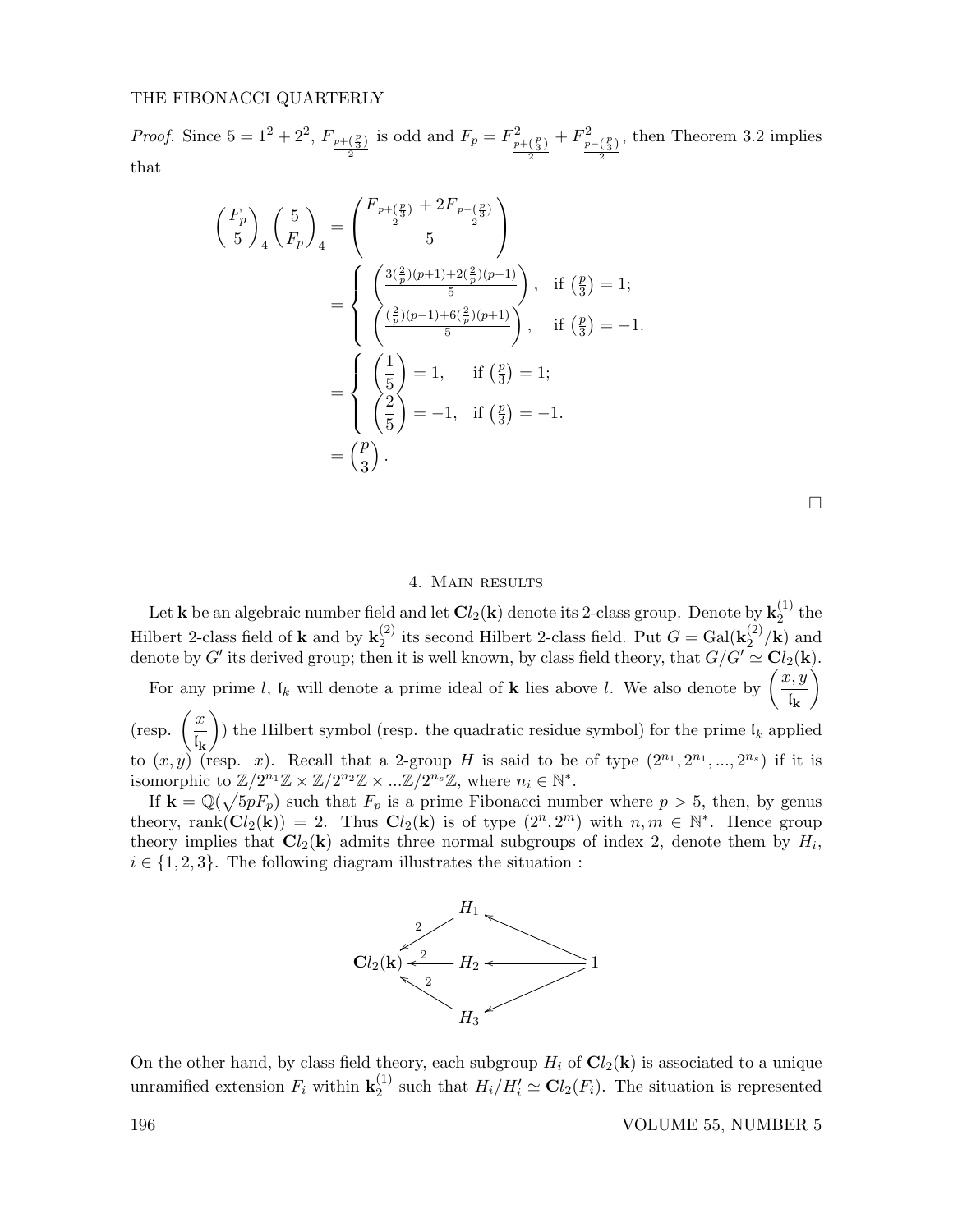by the following figure:



According to [18, Theorem 2], the three fields  $F_i$  are given as follows:

$$
F_1 = \mathbb{Q}(\sqrt{5}, \sqrt{pF_p}), F_2 = \mathbb{Q}(\sqrt{p}, \sqrt{5F_p})
$$
 and  $F_3 = \mathbb{Q}(\sqrt{F_p}, \sqrt{5p}).$ 

Recall also that a group G is said to be *metacyclic* if it has a normal cyclic subgroup  $H$ such that the quotient group  $G/H$  is cyclic. For example, if  $Cl_2(k)$  is of type  $(2, 2)$ , then G is metacyclic. More precisely and by  $[19]$ , G is isomorphic to one of the following groups:

- (1) Abelian 2-group of type  $(2, 2)$ .
- (2) The dihedral group.
- (3) The quaternion group.
- (4) The semidihedral group.

**Theorem 4.1** (Main result: case  $\left(\frac{p}{5}\right)$  $(\frac{p}{5}) = -1$ ). Let  $F_p$  be a prime Fibonacci number such that  $p > 5$  and  $\left(\frac{p}{5}\right)$  $(\frac{p}{5}) = -1$ . Put  $\mathbf{k} = \mathbb{Q}(\sqrt{5pF_p})$  and let  $\mathbf{k}_1^{(2)}$  $_1^{(2)}$  be its Hilbert 2-class field. Denote by  ${\bf k}_2^{(2)}$  $_2^{(2)}$  the Hilbert 2-class field of  $\mathbf{k}_1^{(2)}$  $_{1}^{(2)}$  and by  $G = \text{Gal}(\mathbf{k}_{2}^{(2)})$  $\binom{2}{2}$  (k) the Galois group of  $\mathbf{k}_2^{(2)}$  $n_2^{(2)}/k$ . Then

- (1)  $Cl_2(k)$  is of type  $(2, 2)$ .
- (2) G is abelian (is of type  $(2, 2)$ ) if and only if  $p \equiv 5 \pmod{24}$  or  $p \equiv 3 \pmod{4}$  and  $F_p \equiv 1 \pmod{8}.$
- (3) If G is nonabelian, then it is quaternion, dihedral or semi-dihedral.

*Proof.* If  $p \equiv 1 \pmod{4}$ , then Corollary 2.2 implies that  $\left(\frac{p}{5}\right)$  $\left(\frac{p}{5}\right)=\left(\frac{F_p}{5}\right)$  $\left(\frac{F_p}{5}\right) = -1$ , so we use Kaplan's results on the 2-class group of the field  $\mathbb{Q}(\sqrt{p_1p_2p_3})$  where  $p_i \equiv 1 \pmod{4}$  ([13]) to show that  $\mathbf{C}l_2(k)$  is of type (2, 2). In the case where  $p \equiv 3 \pmod{4}$ , we use a result of E. Benjamin and C. Snyder (namely [4, case 7, page 163]) to deduce that  $\mathbf{C}l_2(k)$  is also of type (2, 2). According to [5], G is abelian if and only if  $p \equiv 1 \pmod{4}$  and  $\left(\frac{F_p}{p}\right)$  $\left(\frac{F_p}{p}\right)$ 4  $\left( p\right)$  $\frac{p}{F_p}$  $q = -1$  or  $p \equiv 3 \pmod{4}$  and  $F_p \equiv 1 \pmod{8}$ . This is equivalent, by Proposition 3.3 and the Chinese remainder theorem, to  $p \equiv 5 \pmod{24}$  or  $p \equiv 3 \pmod{4}$  and  $F_p \equiv 1 \pmod{8}$ .

**Lemma 4.2.** Let  $F_p$  be a Fibonacci number with prime index  $p \equiv 1 \pmod{4}$ . Denote by  $r_i$ the rank of the 2-class group of the field  $F_i$ , where  $i \in \{1, 2, 3\}$ . Assume  $\left(\frac{p}{5}\right)$  $(\frac{p}{5}) = 1.$ 

(1) If 
$$
p \equiv 2 \pmod{3}
$$
, then  $r_1 = r_3 = 2$  and  $r_2 = \begin{cases} 2 & \text{if } p \equiv 5 \pmod{8} \text{ or } \left(\frac{p}{5}\right)_4 \left(\frac{5}{p}\right)_4 = -1; \\ 3 & \text{if } not. \end{cases}$   
\n(2) If  $p \equiv 1 \pmod{3}$ , then  $r_3 = 3$  and  $r_1 = r_2 = \begin{cases} 2 & \text{if } \left(\frac{p}{5}\right)_4 \left(\frac{5}{p}\right)_4 = -1; \\ 3 & \text{if } not. \end{cases}$ 

Proof. This is an immediate consequence of Proposition 3.3, Corollary 3.5 and Theorem 2 of [3].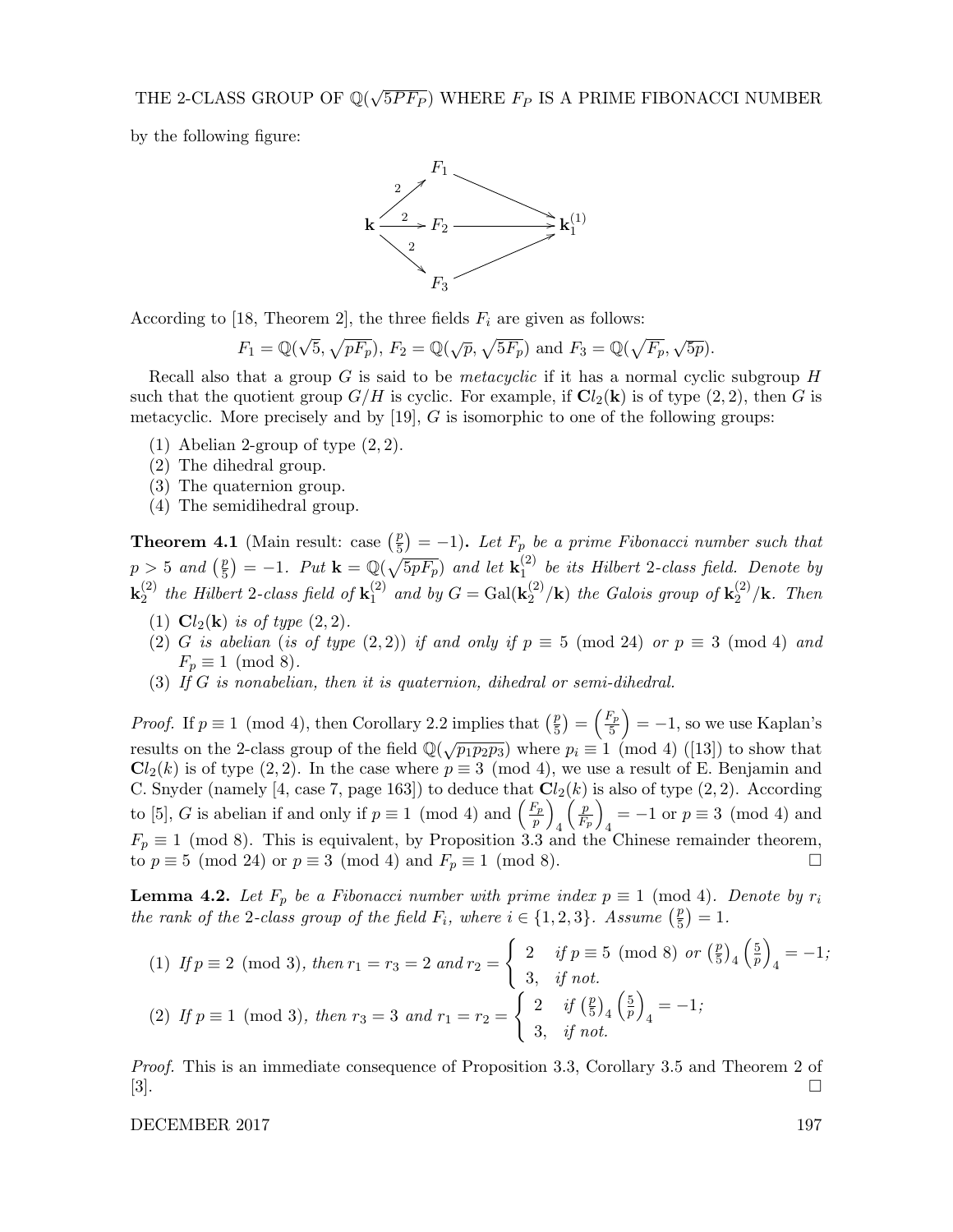**Lemma 4.3.** Let  $F_p$  be a Fibonacci number with prime index  $p \equiv 3 \pmod{4}$ . Denote by  $r_i$ the rank of the 2-class group of the field  $F_i$ , where  $i \in \{1,2,3\}$ . If  $\left(\frac{p}{5}\right)$  $(\frac{p}{5}) = 1$ , then  $r_1 = r_2 = 2$ and  $r_3 = \begin{cases} 2, & \text{if } F_p \equiv 5 \pmod{8}; \\ 3 & \text{if } F = 1 \pmod{8}. \end{cases}$ 3, if  $F_p \equiv 1 \pmod{8}$ .

*Proof.* As the class number of  $F = \mathbb{Q}(\sqrt{p})$  is odd, then the ambiguous class number formula (see [9]) implies that  $r_2 = t - e - 1$ , where  $t = 4$  is the number of primes of F that ramify in  $F_2/F$  and e is defined by  $2^e = [E_F : E_F \cap N_{F_2/F}((\mathbf{k}^*)^{\times})]$ . The Hasse norm theorem (see, e.g., [11, theorem 6.2, p. 179]) implies that a unit  $\varepsilon$  of F is a norm of an element of  $F(\sqrt{5F_p}) = F_2$ if and only if  $\left(\frac{5F_p}{\epsilon}\right)$  $\mathfrak{l}_F$ = 1, for all  $\mathfrak{l}_F \neq \mathfrak{2}_F$  prime ideal of F. Denote by  $\varepsilon_p$  the fundamental unit of  $F = \mathbb{Q}(\sqrt{p})$ , so  $E_F$ , the unit group of F, is equal to  $\langle -1, \varepsilon_p \rangle$ . According to [2],  $2\varepsilon_p$  is a square in  $F$ , then

$$
\begin{pmatrix} 5F_p, \varepsilon_p \\ 5\mathbb{Q}(\sqrt{p}) \end{pmatrix} = \begin{pmatrix} \varepsilon_p \\ 5\mathbb{Q}(\sqrt{p}) \end{pmatrix} = \begin{pmatrix} \varepsilon_p \\ 5 \end{pmatrix} = \begin{pmatrix} 2 \\ 5 \end{pmatrix} = -1,
$$
  

$$
\begin{pmatrix} 5F_p, -1 \\ I_F \end{pmatrix} = \begin{cases} \left(-\frac{1}{l}\right) = 1, & \text{if } l = 5 \text{ or } l = F_p, \\ 1, & \text{if } \text{not.} \end{cases}
$$

Thus we conclude that  $e = 1$  and  $r_2 = 2$ . To prove  $r_1 = 2$  and  $r_3 = \begin{cases} 2, & \text{if } F_p \equiv 5 \pmod{8} \\ 3, & \text{if } F_p = 1 \pmod{8} \end{cases}$ 3, if  $F_p \equiv 1 \pmod{8}$ , we can apply Theorem 1 of [3].

**Theorem 4.4** (Main result: case  $\left(\frac{p}{5}\right)$  $(\frac{p}{5}) = 1$ ). Let  $F_p$  be a prime Fibonacci number such that  $p > 5$  and  $\left(\frac{p}{5}\right)$  $(\frac{p}{5}) = 1$ . Put  $\mathbf{k} = \mathbb{Q}(\sqrt{5pF_p})$  and let  $\mathbf{k}_1^{(2)}$  $_1^{(2)}$  be its Hilbert 2-class field. Denote by  $\mathbf{k}_2^{(2)}$ 2 the Hilbert 2-class field of  $\mathbf{k}_1^{(2)}$  $_1^{(2)}$  and by  $G = \text{Gal}(\mathbf{k}_2^{(2)})$  $\binom{2}{2}$  (k) the Galois group of  $\mathbf{k}_2^{(2)}$  $n_2^{(2)}/k$ . Then

- (1) If  $p \equiv 3 \pmod{4}$ , then  $\mathbf{C}l_2(\mathbf{k})$  is of type  $(2, 2^n)$ , such that  $n \geq 2$  and G is metacyclic if and only if  $F_p \equiv 5 \pmod{8}$ .
- (2) If  $p \equiv 1 \pmod{4}$ , then G is metacyclic if and only if  $p \equiv 5 \pmod{24}$  or  $[p \equiv 2 \mod 3]$ and  $(\frac{p}{5})$  $\left(\frac{p}{p}\right)_4\left(\frac{5}{p}\right)$  $\frac{5}{p}$  $_{4} = -1$ .

*Proof.* (1) If  $p \equiv 3 \pmod{4}$ , then the last lemma and Theorem 5.1 of [6] yield that G is metacyclic if and only if  $F_p \equiv 5 \pmod{8}$ . To show that  $\mathbf{C}l_2(\mathbf{k})$  is of type  $(2, 2^n)$ , it suffices to prove that  $r_4$ , the 4-rank of  $\mathbf{C}l_2(\mathbf{k})$ , is 1. In this case, the discriminant of **k** is  $\Delta = 20pF_p$ , and the only possible C4-decomposition of  $\Delta$  is  $\Delta_1\Delta_2$  with

$$
\begin{cases} \Delta_1 = F_p & \text{and } \Delta_2 = 20p, \\ \Delta_1 = -20 & \text{and } \Delta_2 = -pF_p, \text{ if not.} \end{cases} \pmod{8};
$$

According to [16],  $r_4$  equals the number of independent C4-decompositions of  $\Delta$ , so  $r_4 = 1$ .

(2) If  $p \equiv 1 \pmod{4}$ , then we just apply Lemma 4.2 and Theorem 5.1 of [6].

## 5. NUMERICAL EXAMPLES WITH ALL KNOWN  $F_p$

To date,  $F_p$  is known to be prime for  $p = 3, 4, 5, 7, 11, 13, 17, 23, 29, 43, 47, 83, 131, 137,$ 359, 431, 433, 449, 509, 569, 571, 2971, 4723, 5387, 9311, 9677, 14431, 25561, 30757, 35999, 37511, 50833, 81839. In addition to these proven Fibonacci primes, there have been found probable primes for p =104911, 130021, 148091, 201107, 397379, 433781, 590041, 593689, 604711, 931517, 1049897, 1285607, 1636007, 1803059, 1968721, 2904353 (See.[21]). Using the Pari software, [10], we find that there are up to now 5 primes Fibonacci numbers such that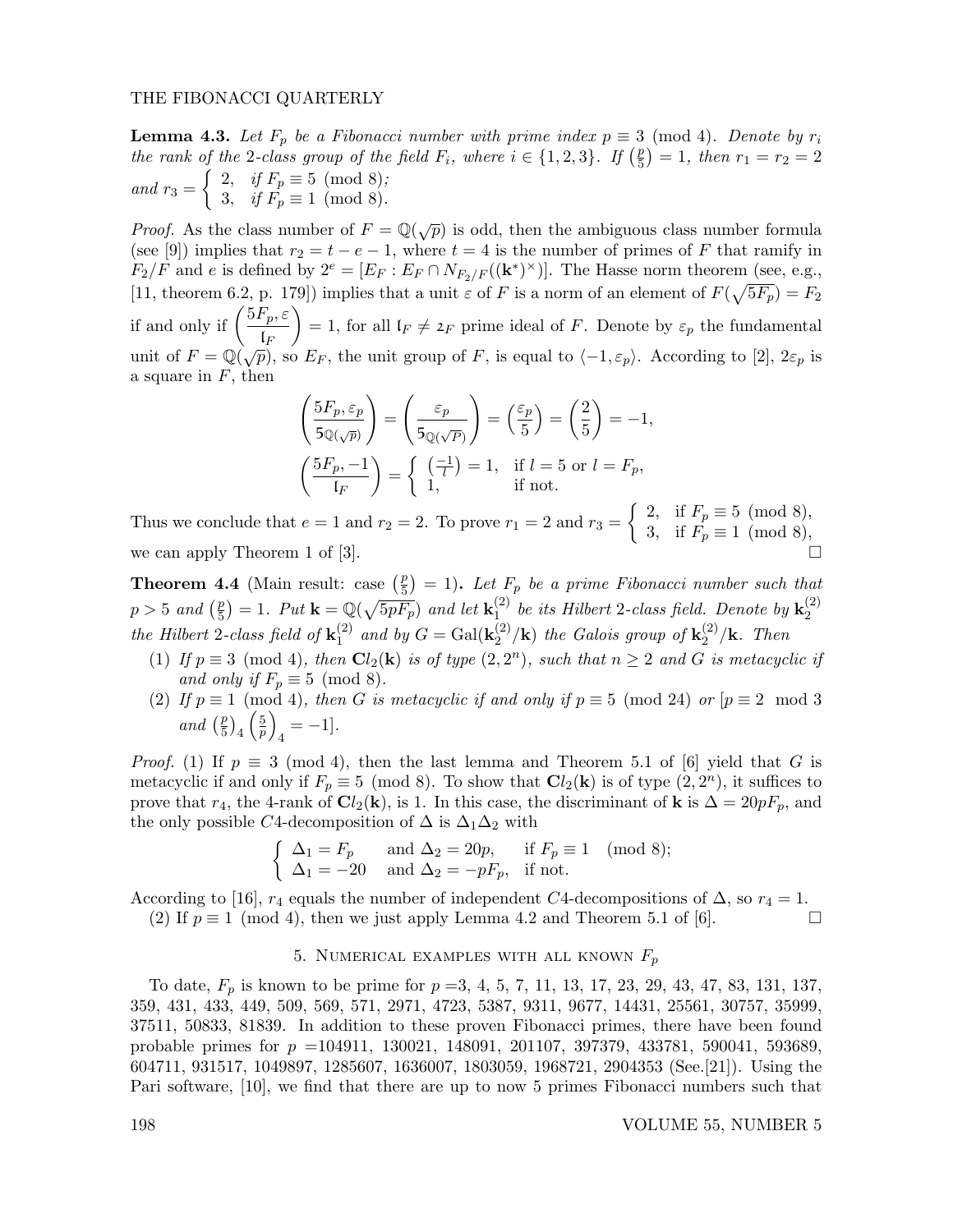| $\boldsymbol{p}$ | (mod 4)        | $\frac{p}{5}$ | $\mathbf{C}l_2(\mathbf{k})$ | $\overline{G}$ | $\boldsymbol{p}$ | $\pmod{4}$     | $\left(\frac{p}{5}\right)$ | $\mathbf{C}l_2(\mathbf{k})$ | $\overline{G}$          |
|------------------|----------------|---------------|-----------------------------|----------------|------------------|----------------|----------------------------|-----------------------------|-------------------------|
| $\overline{7}$   | $\overline{3}$ | $-1$          | (2, 2)                      | $\mathbf{M}$   | 14431            | $\overline{3}$ | 1                          | $(2,\overline{?)}$          | $\overline{\mathbf{M}}$ |
| 11               | 3              | 1             | $\hat{2},$<br>4)            | $\rm NM$       | 25561            | $\mathbf{1}$   | $\mathbf{1}$               | (2, ?)                      | $\rm NM$                |
| 13               | $\mathbf{1}$   | $-1$          | (2, 2)                      | М              | 30757            | 1              | $-1$                       | (2, 2)                      | $\mathbf{M}$            |
| 17               | 1              | $-1$          | (2, 2)                      | М              | 35999            | 3              | $\mathbf{1}$               | (2, ?)                      | NM                      |
| 23               | 3              | $-1$          | (2, 2)                      | М              | 37511            | 3              | $\mathbf{1}$               | (2, ?)                      | NM                      |
| $\,29$           | 1              | 1             | (2, 4)                      | М              | 50833            | $\mathbf 1$    | $-1$                       | (2, 2)                      | М                       |
| 43               | 3              | $-1$          | $(2,\,2)$                   | М              | 81839            | 3              | 1                          | (2, ?)                      | $\mathrm{NM}$           |
| 47               | 3              | $-1$          | $(2,\,2)$                   | M              | 104911           | 3              | $\mathbf{1}$               | (2, ?)                      | М                       |
| 83               | 3              | $-1$          | (2, 2)                      | М              | 130021           | 1              | 1                          | (2, ?)                      | $\rm NM$                |
| 131              | 3              | $\mathbf{1}$  | (2, 4)                      | NM             | 148091           | 3              | $\mathbf 1$                | (2, ?)                      | NM                      |
| 137              | 1              | $-1$          | (2, 2)                      | М              | 201107           | 3              | $-1$                       | $(2,\,2)$                   | М                       |
| 359              | 3              | 1             | (2, ?)                      | $\rm NM$       | 397379           | 3              | 1                          | (2, ?)                      | NM                      |
| 431              | 3              | $\mathbf 1$   | (2, ?)                      | NM             | 433781           | 1              | $\mathbf{1}$               | (2, ?)                      | $\mathbf{M}$            |
| 433              | $\mathbf 1$    | $-1$          | (2, 2)                      | $\mathbf M$    | 590041           | $\mathbf{1}$   | $\mathbf{1}$               | (2, ?)                      | NM                      |
| 449              | 1              | 1             | (2, ?)                      | М              | 593689           | 1              | $\mathbf{1}$               | (?, ?)                      | NM                      |
| 509              | 1              | 1             | (2, ?)                      | М              | 604711           | 3              | 1                          | (2, ?)                      | $\mathbf{M}$            |
| 569              | 1              | $\mathbf 1$   | (2, ?)                      | M              | 931517           | 1              | $-1$                       | (2, 2)                      | (2, 2)                  |
| 571              | 3              | 1             | (2, ?)                      | М              | 1049897          | 1              | $-1$                       | (2, 2)                      | М                       |
| 2971             | 3              | $\mathbf{1}$  | (2, ?)                      | М              | 1285607          | 3              | $-1$                       | (2, 2)                      | М                       |
| 4723             | 3              | $-1$          | (2, 2)                      | М              | 1636007          | 3              | $-1$                       | $(2,\,2)$                   | М                       |
| 5387             | 3              | $-1$          | $(2,\,2)$                   | $\mathbf M$    | 1803059          | 3              | 1                          | (2, ?)                      | $\mathrm{NM}$           |
| 9311             | 3              | 1             | (2, ?)                      | NM             | 1968721          | 1              | $\mathbf{1}$               | (?,<br>?)                   | NM                      |
| 9677             |                | $-1$          | (2, 2)                      | (2, 2)         | 2904353          | 1              | $-1$                       | (2, 2)                      | $\mathbf{M}$            |

G is nonmetacyclic. We use the following abbreviations: M means metacyclic, NM means nonmetacyclic.

Figure 1. Numerical examples

#### **REFERENCES**

- [1] M. Aoki and Y. Kishi, An infinite family of pairs of imaginary quadratic fields with both class numbers divisible by five, submitted
- *atosiole og jive*, subfinited<br>[2] A. Azizi, *Sur la capitulation des 2-classes d'idéaux de k* = Q( $\sqrt{2pq}, i$ ), *où*  $p \equiv -q \equiv 1 \mod 4$ , Acta. Arith. 94 (2000), 383-399.
- **34** (2000), 383-399.<br>[3] A. Azizi and A. Mouhib, Sur le rang du 2-groupe de  $\mathbb{Q}(\sqrt{m}, \sqrt{d})$  où  $m = 2$  ou bien un premier  $p \equiv 1$ (mod 4), Trans. Amer. Math. Soc. 353 (2001), 2741-2752.
- [4] E. Benjamin and C. Snyder, Real quadratic number fields with 2-class group of type (2, 2), Math. Scand. 76 (1995), 161-178.
- [5] E. Benjamin, F. Lemmermeyer and C. Snyder, Real quadratic fields with abelian 2-class field tower , J. Number Theory. 73 (1998), 182-194.
- [6] N. Blackburn, Generalizations of certain elementary theorems on p-groups, Proc. London Math. Soc. (3) 11 (1961),1-22
- [7] K. Burde, *Ein rationales biquadratisches Reziprozitätsgesetz*, J. Reine Angew. Math. **235** (1969), 175-184.
- [8] J. H. E. Cohn, On square Fibonacci numbers, J. London Math. Soc. 39 (1964), 537-540.
- [9] C. Chevalley, Sur la théorie du corps de classes dans les corps finis and les corps locaux, J. Fac. Sc. Tokyo, Sect. 1, t.2, (1933), 365-476.
- [10] The PARI Group, PARI/GP, Bordeaux, Version 2.7.5, Oct 26 2015, (http://pari.math.u-bordeaux.fr).
- [11] G. Gras, *Class field theory, from theory to practice*, Springer Verlag 2003.